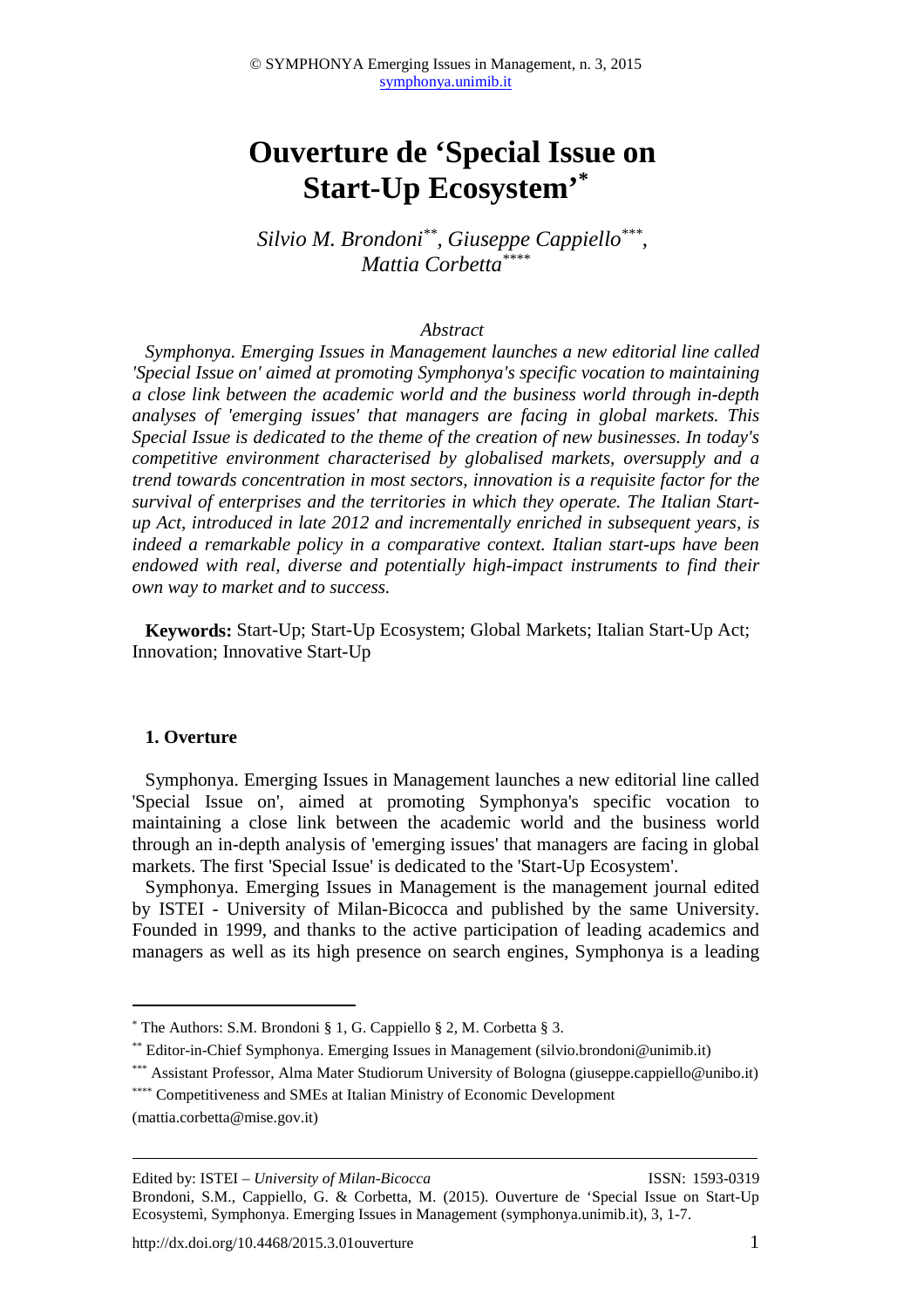outlet for academics and managers on emerging issues in management and global markets.

The **Strategic Co-Editors** of Symphonya. Emerging Issues in Management are Jean-Jacques Lambin, Professor Emeritus, University of Milan-Bicocca, Professor Emeritus, IAG, Université Catholique de Louvain**;** Bert Rosenbloom, Rauth Chair Professor of Marketing Management, Drexel University, Philadelphia; Nicola Bellini, La Rochelle Tourism Management Institute, La Rochelle Business School; Silvio M. Brondoni, Professor of Market-Driven Management, University of Milan-Bicocca and the Editor-in-Chief.

Symphonya. Emerging Issues in Management also boasts a **Scientific Committee**, an **Advisory Board** (entirely constituted of top managers of global corporations), an **Editorial Board** and an **Editorial Team.** The scientific level and content of each article is assured by the **Referee Committee** established in 2011 and counting over 60 referees in the years 2015-2018. To perform this role, referees must have published at least one article in Symphonya.

Symphonya is distinguished for its high scientific profile, in-depth analyses of emerging issues in management and global markets, a double blind peer review process, free online access to all articles ensuring a high presence on search engines, worldwide circulation and a strong link between the academic world and top management, as reflected by the number of homepage clicks each year, as well as the active participation of leading academics and managers.

Managers have always been an important part of Symphonya. Emerging Issues in Management, and the editorial format also foresees 'case-vignettes' (highlighted in *italics* in the text) aimed at qualifying the theoretical content of articles with concrete examples referring to markets and firms.

As an Italian scientific journal, Symphonya. Emerging Issues in Management, is a very influential international scholarly journal for both academics and managers focusing on emerging issues in global markets. The printed version is available by annual subscription. Symphonya has been online since 12 a.m. 1 June 1999.

Symphonya. Emerging Issues in Management is a monographic review featuring in-depth analyses of specific emergent managerial issues discussed in dedicated workshops. Academics and managers are encouraged to submit papers on all emergent issues.

Since 2009, the article review process consists of:

- Reviewed Articles: all articles that are not Invited Articles (see below). Each proposal submitted for publication is read by at least one of the editors for an initial assessment. If the paper is in line with the editorial policies and the requisite quality level, it is sent to two reviewers for evaluation. Symphonya employs a double blind peer review process aiming to provide authors with competent opinions on their papers and offering suggestions on how to improve their papers where appropriate.
- Invited Articles: written by leading experts (usually top managers), invited to submit papers by the Editor-in-Chief, Advisory Board and Scientific Committee. These articles are not subject to the refereeing process and are indicated as such with a specific footnote.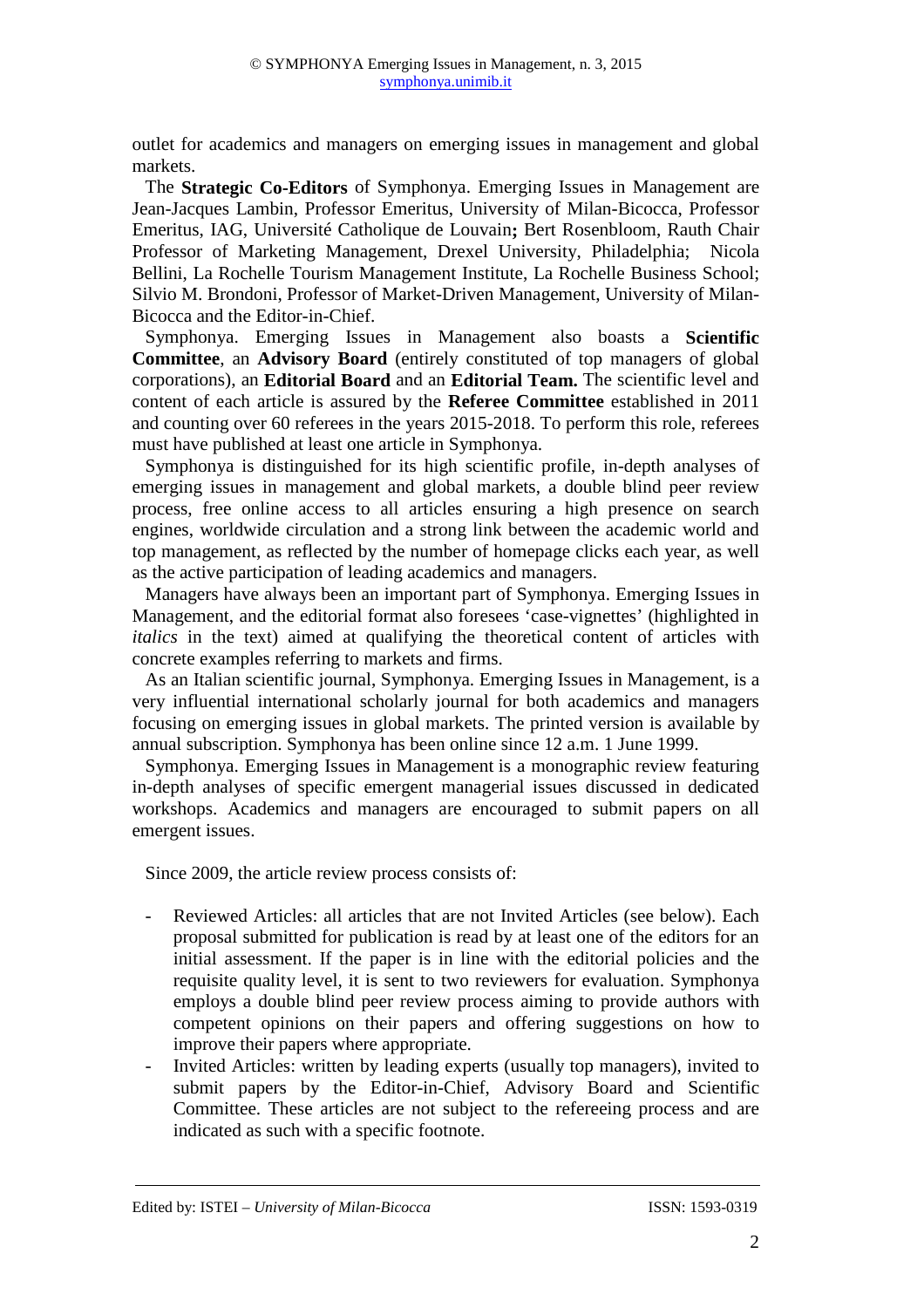Symphonya publishes two issues per year in June and December on specific monographic themes. Beyond the two annual issues, Symphonya. Emerging Issues in Management has now launched 'Special Issues on' led by Guest Editors together with the Editor-in-Chief. The 'Special Issues' are largely constituted of 'Invited Articles' authored by managers of large private or public enterprises, precisely to dedicate ample space to managerial contributions that foster extensive exchanges with the business world.

## **2. Start-Up Ecosystem**

This Special Issue is dedicated to the theme of the creation of new businesses. The argument is not new (Shane, Venkataraman, 2000) and, in some respects, the current phase of study and public awareness has come to full maturity. Consider that published scientific articles including "start-up" in the keywords numbered over 4,000 in 2015 against around 2,000 in 2002 and fewer than 1,000 in 1992 (source: Scopus).

Precisely for this reason, we have invited some of the leading actors in the startup ecosystem to identify the *emerging issues*, the factors on which to base the next phase that we are beginning to glimpse.

In today's competitive environment characterised by globalised markets, oversupply and a trend towards concentration in most sectors, innovation is a requisite factor for the survival of enterprises and the territories in which they operate (Cappiello, Galbiati, 2010). Those not innovating their proposal are condemned to rapidly being replaced by others offering greater value for customers. Similarly, territories fostering innovation and circulating knowledge are more attractive to companies seeking rapid growth and for those who want to exploit their talent.

Innovation means inventing something new, technologically upgrading the systems in use, entering new markets or streamlining production processes using previously unavailable tools. Innovating requires the ability to identify and provide customers with new solutions to emerging problems.

In former times, innovation was the result of research and development investments; this is no longer enough and growth must be endogenous (R&D expenses) or exogenous (merger and acquisition).

In this sense, Schumpeter's assertion that entrepreneurs are the leading innovators is still relevant (Schumpeter, 1934); entrepreneurs are innovative because they go where others cannot, bear the risks of new projects, are adept at developing executive programs, exceed the "filter of knowledge" (Audretsch, 2009) and disrupt routines that hinder awareness of the changes taking place. The entrepreneur seeks new skills and builds on existing skills.

New companies are therefore important as they generate new products, new jobs and increase the wealth of a region.

What do the articles in the Special Issue tell us?

In the daily news on start-ups, interest is mainly aroused by the acquisition of new firms by major groups, the so-called exit, such as Facebook that bought WhatsApp for 19 billion dollars, or in Italy, Facile.it, a start-up founded in Milan in 2010 to compare the rates of insurance policies and utilities, which was sold in 2014 to a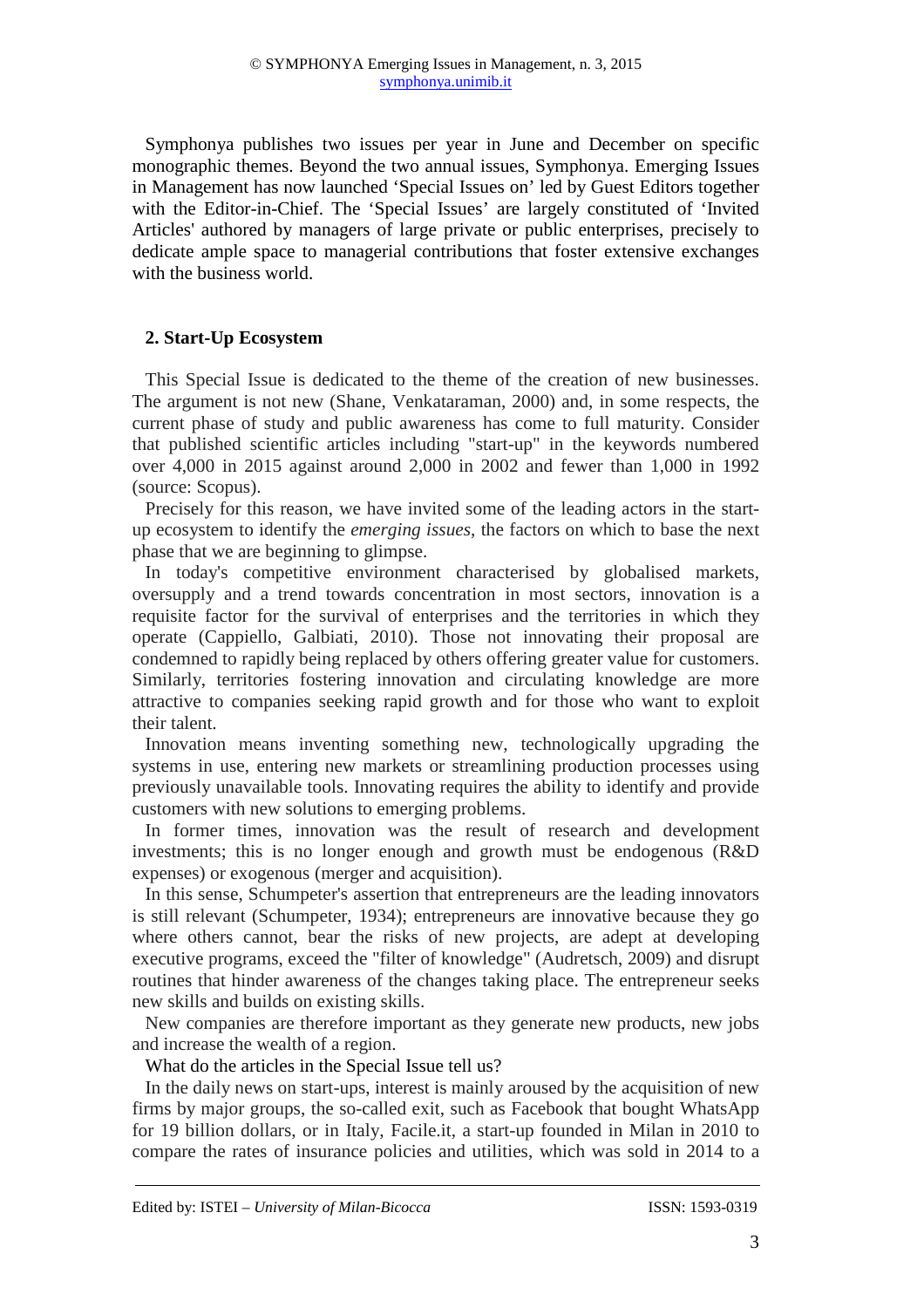British investment fund for 100 million euro. The most frequent narrative is that of young men who starting from their garage (the start-up's first so-called headquarters), get rich by selling their creations. Apart from the fact that in Italy these cases are very rare, mainly due to the lack of a true capital market, the real issue is that a company is built to last over time and not necessarily to be sold. Selling can be a strategic option to develop a successful idea but the spirit deriving from "starting-up in the garage" is entrepreneurial and therefore to create lasting value for themselves and for others.

The second consideration relates to the localisation of innovation. Data show that some start-up cities are considered such because they offer a better standard of living, providing adequate entrepreneurial experience, the necessary capital and offering numerous excellent research centres. Consequently, the investments need to be selective and enable innovators to connect; indistinct funding can be very useful when wanting to 'break ground', but is not the most useful tool for the survival or growth of a company.

Third: the innovation phenomenon is not exclusive to new companies and continues to be vital in traditional large enterprises and R&D laboratories. Indeed, many successful businesses were born as a spin-off of other businesses already present on the market with positive results. The history of Italian industrial districts has many similar stories. Innovation and entrepreneurship have an essential cultural element, or even better, education. Many public institutions organize meritorious initiatives for the creation of new businesses by providing grants or services and the results are encouraging in many cases. However, developing an entrepreneurial culture is a priority for young school-leavers and graduates as well as those working in large companies. Firms established following public programs do not usually survive, but if the participants learn something, subsequent attempts will be more positive. The programs for the creation of enterprises are therefore positive, but programs are also needed to spread the corporate culture so as to support those who want to get started but also those who survived the first experience and have the potential to become great. Francois Michelin, who from 1955 to 1999 led the tire manufacturing company of the same name, stated that success was primarily due to the high consideration of staff and workers, who often suggested the most effective innovative solutions. This can only happen through an innovative business culture. However, education and training require time and development, and thus constitute indispensable investments in long-term projects that also allow obtaining short-term results.

### **3. The Italian Start-up Act, Four Years Later: A Critical Appreciation of the Italian Start-Up Ecosystem**

Believe it or not, Italy is one of the very few countries in the world to have introduced both a precise legal definition and a comprehensive package of support measures for start-ups. The Italian Start-up Act, introduced in late 2012 and incrementally enriched in subsequent years, is indeed a remarkable policy in a comparative context for its breadth and level of ambition: it combines very different types of policy instruments in an attempt to shape a legal environment that is more conducive to innovative and tech-intensive entrepreneurship.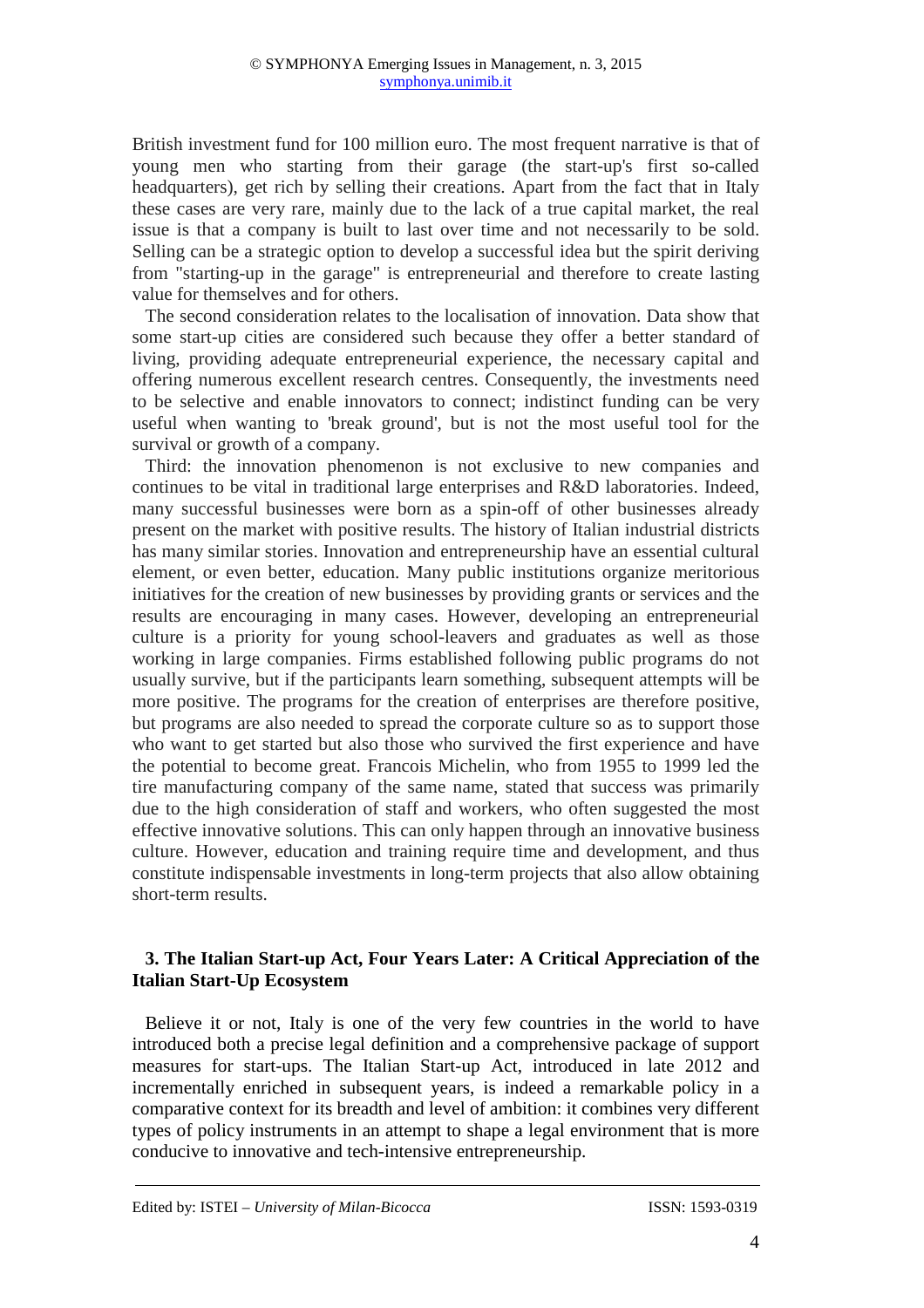Of course, nobody in full possession of their senses would argue that a legal package can create a vital and competitive innovative ecosystem from scratch. Nonetheless, we at the Ministry of Economic Development maintain that, besides policy measures, words themselves can make a difference. By statutorily defining what start-ups – more correctly, innovative start-ups – are, the legislator did not just intend to grant this greater recognition from public authorities but first and foremost from our citizens. In itself, the term "start-up", while obviously having a very positive connotation of excellence and venture, may sound to most people as rather esoteric: what exactly makes a start-up? The Italian Start-up Act's response is that, regardless of how much their founders know about Silicon Valley jargon, any new company with clear technological innovation characteristics, if meeting some additional legal requirements, can rightfully call itself an "innovative start-up".

This potentially gives us a broad pool and is precisely the intention: instilling confidence and self-awareness in the world of small innovative businesses that are widely recognized as key to economic development and job creation. Clearly, confidence cannot grow from words alone: innovative Italian start-ups have been endowed with real, diverse and potentially high-impact instruments to find their own way to market and to success. Thus, conventional industrial policy instruments, such as cutting red tape, a more flexible labour law and public guarantees on bank loans are of utmost necessity in a country where conventional banking is by far the dominant source of financing. On the other hand, there are truly innovative measures such as the first ad hoc regulations on equity crowdfunding in the world, a special visa for innovative entrepreneurs from all over the world coming to establish an innovative start-up in Italy, and the possibility to incorporate start-ups with a pioneering, free-of-charge procedure that fully takes place online with no need for intermediaries

Indeed, communication remains in many respects a key weakness of the Italian start-up ecosystem as a whole. Let us see, for instance, how communication helps us to understand the difficult relationship we have with the concept of internationalization. The Italian start-up ecosystem is difficult to understand from abroad for a variety of reasons, and the lack of a coherent narrative in the English language about it is one of the most visible. There is a very limited demand for communication materials in English: when they exist they are a product of individual initiatives – such as the newsletter curated by Start-up Business – that are not followed by other actors at a systemic level. On our part, we publish a comprehensive policy summary in English about all the main points of the Italian Start-up Act, which is updated with the same frequency as the equivalent Italian language summary, and the Annual Report to Parliament of the Minister of Economic Development is translated into English, but this is obviously by no means sufficient, as it could never be an instrument of mass communication.

In a country that still retains strong corporatist elements such as Italy, the role of intermediate bodies - i.e., representative organizations - is still central for the success of any kind of public policy, if only for their ability to spread information to the public. However, a strong representative organization for the start-up world is still absent, and the role of established organizations is largely disappointing. No matter how high the quality of governmental communication is our Ministry will never be able to fill this gap alone: institutional channels and initiatives only have a limited appeal. There are some good examples of positive interaction between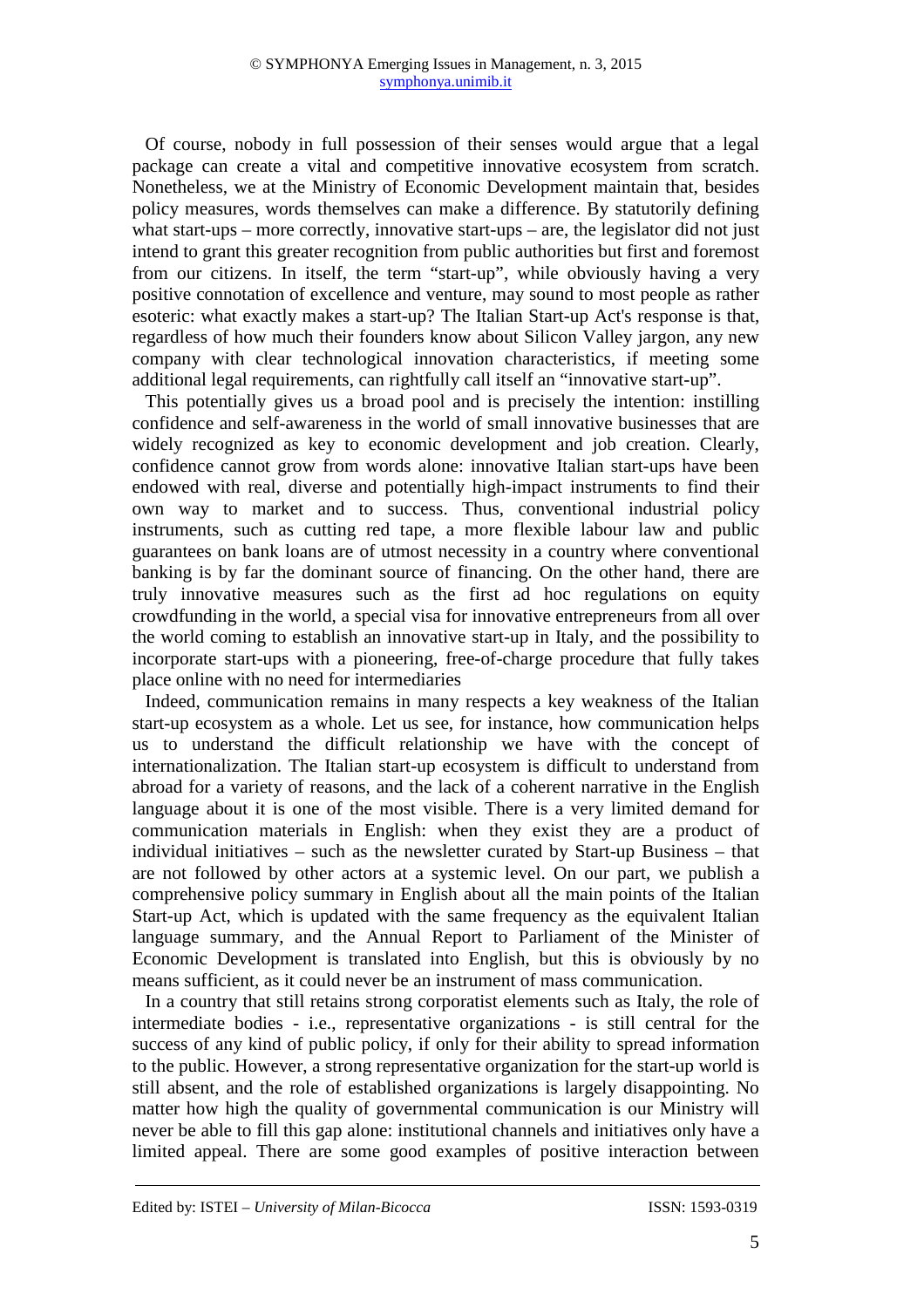intermediate bodies and the government. Consider Aster, the consortium established by the Emilia Romagna regional authority to foster corporate innovation. Looking at the numbers, the region is clearly punching above its weight for number of start-ups created. Yet in many other contexts, interest groups, chambers of commerce and, most crucially, accountants and lawyers have not provided a significant contribution to the full development of the Italian start-up policy.

Connecting the dots, the lack of a strong private representative organization for Italian start-ups often results in problems on the international level. International discussion tables often see Italy underrepresented, as if it were a very distant periphery.

As everyone probably knows, information does not flow well enough also within the public administration itself. Our devolved administrative structure makes the regional authority an important part of practically any policy domain, and start-up policy is no exception. However, coordination is sorely missing in most cases, often giving birth to inconsequential, botched initiatives with little potential for value added. A chief example of this is the proliferation of local public VC funds with no hope of reaching the critical mass that is crucial in a country where alternative finance is still massively underdeveloped.

As a final point, I would like to stress how important the action – and the inaction – of representative politics can be. Having closely followed the Italian Start-up Act since its very first steps, I must admit that direct expressions of interest from politicians towards it are very rare. This is unfortunate: it is a sign that the theme of innovative entrepreneurship is still low on the political agenda. Politicians can do more: talking more about innovation beyond abstract - and occasional (!) declarations of intent and principles, transmitting to citizens the perception that the State stands with innovators and will do everything possible to unleash their talent. In a country that really has a pressing need to rethink its position in the world, innovation policy has to rise to the top of the agenda.

## **Bibliography**

Audretsch D. (2007) The Entrepreneurial Society, Oxford University Press.

Bisio, L. (2005). Global Companies and Global Regulation, Symphonya. Emerging Issues in Management (symphonya.unimib.it), 1, 87-101

http://dx.doi.org/10.4468/2005.1.07bisio

Brondoni, S.M. (2008). Market-Driven Management, Competitive Space and Global Networks, Symphonya. Emerging Issues in Management (symphonya.unimib.it), 1, 14-27. http://dx.doi.org/10.4468/2008.1.02brondoni

Brondoni, S.M. (2014). Global Capitalism and Sustainable Growth. From Global Products to Network Globalisation, Symphonya. Emerging Issues in Management (symphonya.unimib.it), 1,  $10 - 31.$ 

http://dx.doi.org/10.4468/2014.1.02brondoni

Cappiello G., Galbiati S. (2010) Rinforzare la rete, Il Mulino

Gambardella, A., & Panico, C. (2014). On the management of open innovation.Research Policy, 43(5), 903-913.

Gambardella, A., & McGahan, A. M. (2010). Business-model innovation: General purpose technologies and their implications for industry structure. Long range planning, 43(2), 262-271.